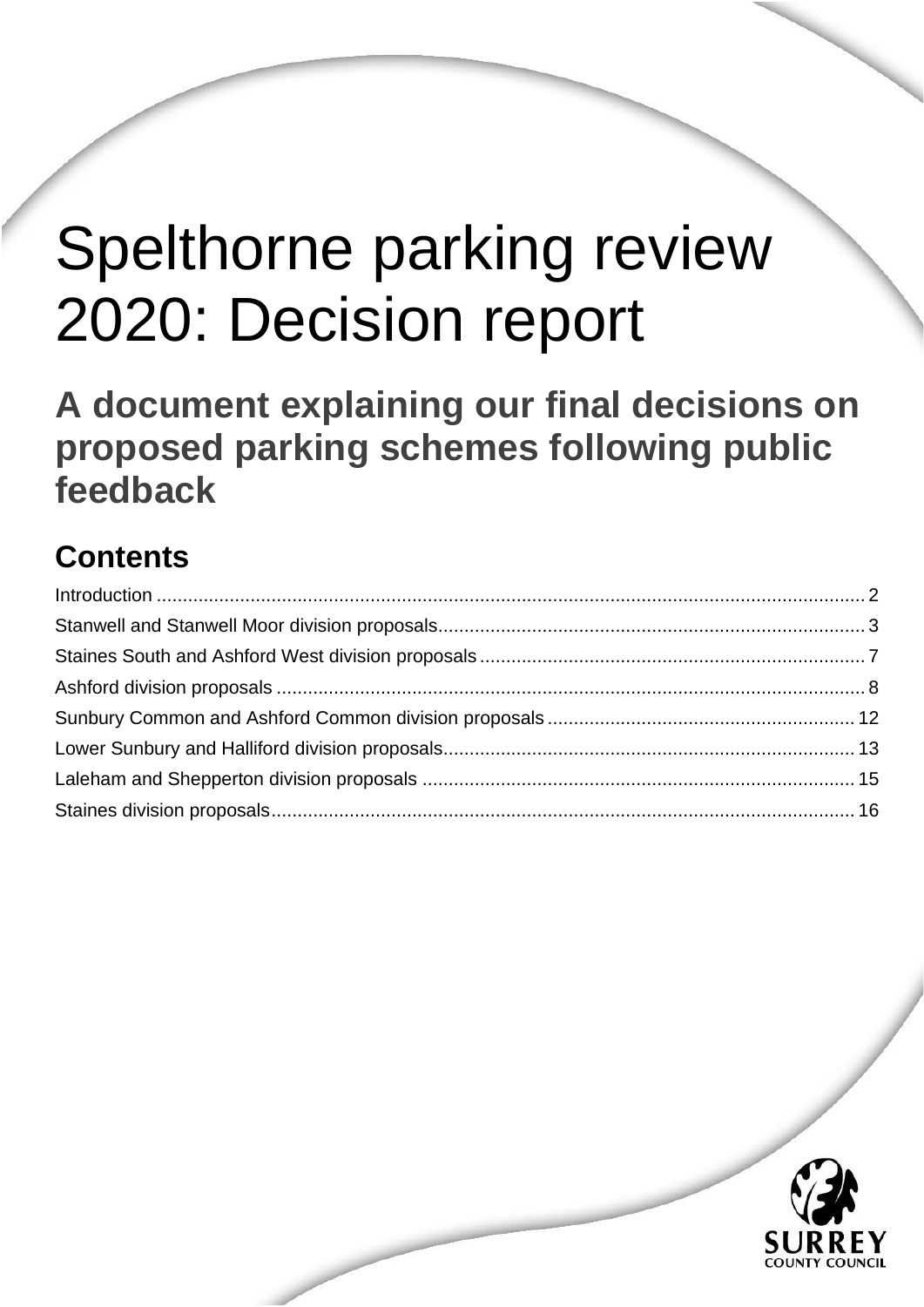# <span id="page-1-0"></span>**Introduction**

The Spelthorne Parking Review 2020 proposals, which were agreed at Spelthorne Joint committee on 30 November 2020, were advertised from 26 March to 23 April 2021. As part of this process, street notices were erected at each location, and notification cards were hand delivered to those properties immediately fronting proposed changes. In addition, a formal notice was published in the Surrey Herald.

All these documents referred members of the public to drawings and a statement of reasons document available online via the webpage: [www.surreycc.gov.uk/spelthorneparking](http://www.surreycc.gov.uk/spelthorneparking) Those without access to the internet were asked to write in requesting information be posted to them.

Responses to the advertisement were received via an online form through the webpage above, or by letters being sent to the following address: Spelthorne Parking Review 2020, Parking Team, Hazel House, Merrow Lane, Guildford, Surrey, GU4 7BQ. Members of the public were asked to submit either a support, comment or objection response.

During the advertisement period, there were 95 support responses, 22 comment responses and 186 objections. All these responses have been read and considered in full, and the total number of responses for each location have been listed. However, for the purpose of this report, the responses have been summarised into key points only, followed by analysis and a decision on how to proceed following these considered responses.

Please note that all responses to the advertised electric vehicle charging points were considered as part of a separate project for the county and are not included in this report. The outcome of the advertised locations will be published online via the same webpage above. Those who responded to the advertisement of these locations will be notified of the outcome individually by email or by letter.

The decisions made in this report are final and there is no appeal process. Any further requests for changes to these agreed restrictions will need to be submitted as part of a future [parking review of](https://www.surreycc.gov.uk/roads-and-transport/parking/reviews)  [Spelthorne.](https://www.surreycc.gov.uk/roads-and-transport/parking/reviews)

At locations where no objections or comments were received there is no analysis and the proposals will - unless otherwise stated - be introduced 'as advertised' i.e. without any changes from the advertised proposal. Where changes have been made, there will usually be a revised drawing in addition to the written description.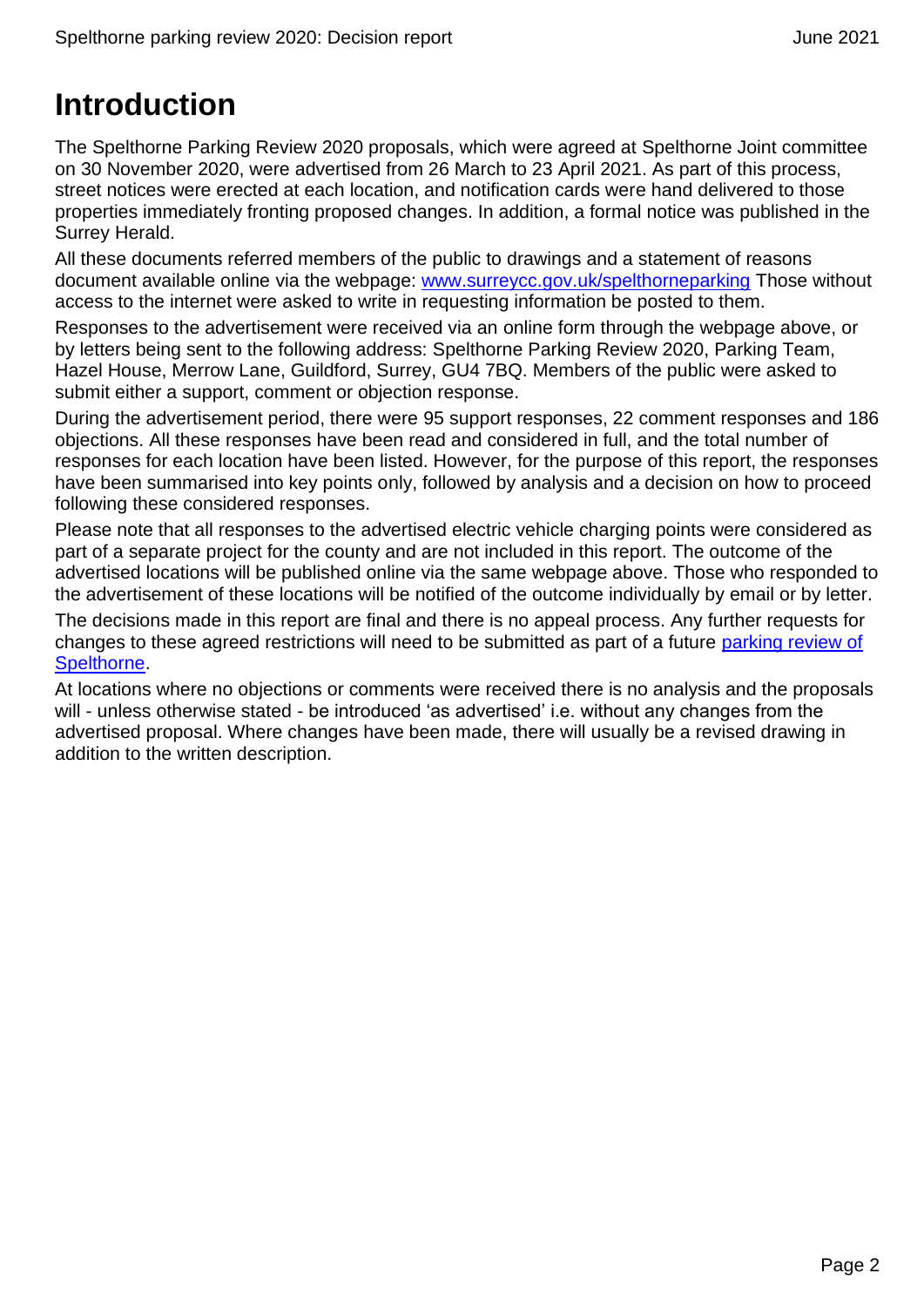# <span id="page-2-0"></span>**Stanwell and Stanwell Moor division proposals**

The county councillor for this division is [Mr Robert Evans.](https://mycouncil.surreycc.gov.uk/mgUserInfo.aspx?UID=948)

# **Stanwell**

# **Cranford Avenue junction with Long Lane**

**Overview:**

- Drawing number: 0109
- Objections: 0
- Comments: 0
- Support: 0
- Final decision: Proceed as advertised.

# **Lauser Road junction with Town Lane**

#### **Overview:**

- Drawing number: 0169
- Objections: 0
- Comments: 1
- Support: 0
- Final decision: Proceed as advertised.

#### **Summary**

Comment requesting lines to be extended significantly further, up to number 2.

#### **Analysis**

Additional restrictions cannot be added at this stage and would need to be considered as part of a future parking review.

# **Hadrian Way (cul-de-sac) junction with Hannibal Road**

#### **Overview:**

- Drawing number: 0169
- Objections: 1
- Comments: 0
- Support: 0
- Final decision: Proceed as advertised.

#### **Summary**

Objection regarding loss of space for nearby flats and restrictions are only being proposed to assist driveway access.

#### **Analysis**

The advertised double yellow lines are to maintain access, sight lines and road safety on this northern part of the junction. As it is already an offence to park within 10m of a junction under the Highway Code, this location should not be viewed as being parking space.

### **Orchard Way junction with A30 Service Road and Desford Way Access Road Overview:**

- Drawing number: 1121
- Objections: 1
- Comments: 1
- Support: 1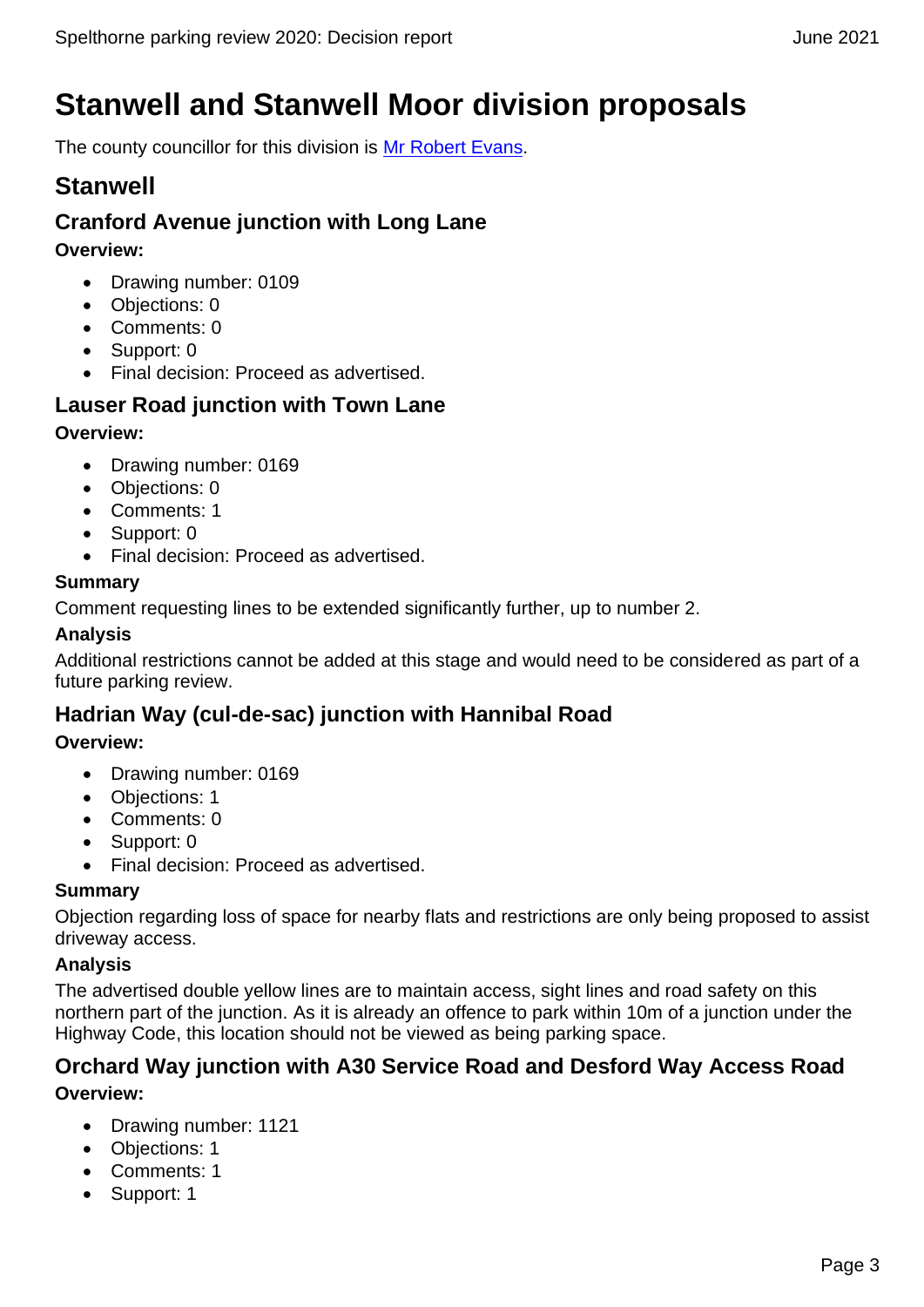• Final decision: Proceed as advertised.

#### **Summary**

Objection relating to proposals causing unnecessary disruption to local businesses and residents in this area and that the junction leads to a slip road only, which has good sight lines.

Comment relating to non-resident vehicles being displaced to where residents normally park outside their houses.

#### **Analysis**

Whilst Orchard Way is off the A30 service road, it is still a junction, and it is an offence to park within 10m of a junction under the Highway Code. It is also an offence to obstruct a footway to the point where people cannot get past, which is also happening regularly at this location, as well as on the grass verge causing damage to it. Whilst there will likely be displacement of vehicles further into the street, there will still be unrestricted space after the lines terminate which is not directly outside residential properties, particularly on the western side. The combination of parking offenses taking place here will all be resolved with the double yellow lines being introduced, which apply to all adjacent footways and verges as well.

# **Stanwell Moor**

#### **Spout Lane**

**Overview:**

- Drawing number: 1120 and 1126
- Objections: 5
- Comments: 2
- Support: 6
- Final decision: Proceed as advertised.

#### **Summary**

The objections related to the following: -

- Spout Lane acts as a useful overflow parking area for Stanwell Moor.
- Most of the traffic is one way, coming from Airport Way.
- Useful parking location for recreational ground visits.
- Useful parking location for workers nearby.
- Vehicle speeds could increase.
- Restricting the entire street is unnecessary and unwarranted.
- Most of the road is not residential and doesn't need restrictions.
- Vehicles, including taxis will park elsewhere in the village, which will upset residents more.

Comments related to the need for parking provision for residents, deliveries, visitors, and tradesman.

#### **Analysis**

The large number of vehicles parking both short and long term in Spout Lane, including its associated issues such as repeated littering, obstruction of two-way traffic flow, and prevention of proper street cleaning being carried out, has been complained about for several years by residents of Stanwell Moor. Whilst most of the traffic is indeed coming off Airport Way, it is still a two-way road and there is still regular northbound traffic accessing properties and businesses fronting this street, including the flower centre at its northernmost end. Meeting traffic has great difficulty in both seeing each other and passing each other, depending on whether there is any section of road free to pull into or reverse back into at the time. Ultimately, parking on any part of Spout Lane will be causing issues either to residents or passing traffic, as the street has never been suitable for on street parking. With the vast majority of nearby streets within Stanwell Moor being unrestricted, there are still many opportunities to park nearby. Loading and unloading is allowed to take place on double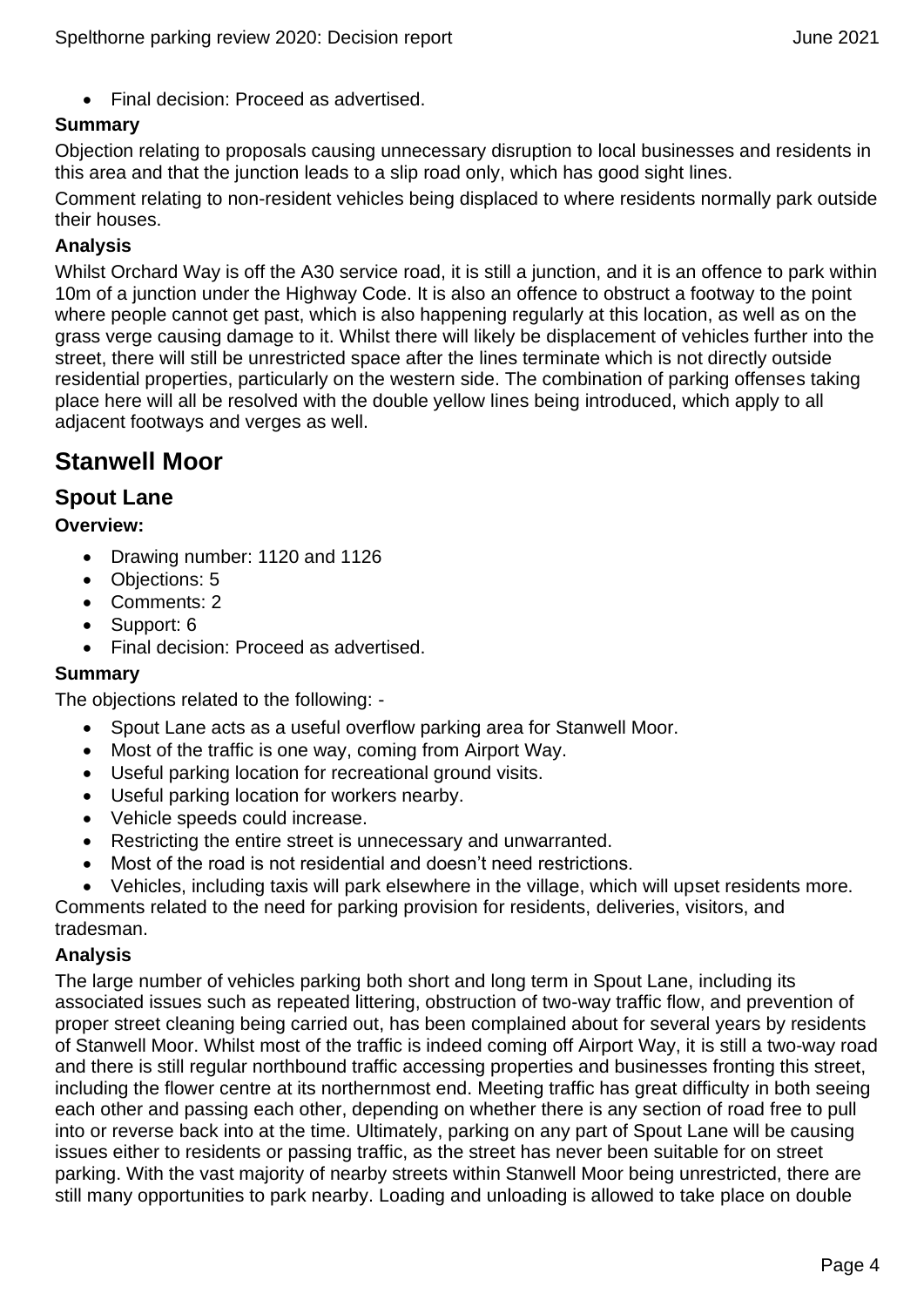yellow lines, so deliveries will not be affected. Drivers are also allowed to stop on double yellow lines for pick ups or drop offs. As mentioned in the committee report and statement of reasons document, the advertised double yellow lines are supported by the Stanwell Moor Residents' Association and are understood to be supported by the wider community. Spelthorne Joint Committee also expressed its support for such restrictions at its meeting in September 2019.

#### **Horton Road (including junction with Hithermoor Road)**

#### **Overview:**

- Drawing number: 1103 and 1127
- Objections: 9
- Comments: 2
- Support: 7
- Final decision: Proceed as advertised.

#### **Summary**

The objections related to the following: -

- Horton Road is a wide road and parking does not affect traffic flow.
- Horton Road residents and their visitors will not be able to park near where they live and won't be allowed to park on the raised kerb island.
- The proposed parking restrictions will push the parking problem further into the village and may create worse and more hazardous problems elsewhere.
- Resident permit parking is needed instead of double yellow lines.
- Restricting the entire street is unnecessary and unwarranted.
- Parents and children will need to cross the busy Horton Road to visit the playground.

Comments related to parking being needed by residents and their visitors on the raised kerb island and the wider footways. Also questioning what is going to happen to the laybys shown with no restrictions.

#### **Analysis**

The large number of vehicles parking both short and long term in Horton Road, including its associated issues such as repeated littering, obstruction of two-way traffic flow for larger vehicles, and prevention of proper street cleaning being carried out, has been complained about for several years by residents of Stanwell Moor. Whilst two-way traffic flow is possible for two passing cars, it is problematic when larger vehicles are involved, and there are many larger vehicles which use Horton Road regularly.

It was made clear on the advertised plans that the double yellow lines also apply to adjacent footways, and this was also made clear to the Stanwell Moor Residents' Association when the scheme was first being discussed. As this is an enforcement legality for yellow line restrictions, parking next to the double yellow lines entirely on the footway, including on the raised kerb island, will not be permitted and will be enforceable through Penalty Charge Notices. It is already an offence to drive over a footway where the kerbs have not been lowered to allow access and they are not constructed to take the weight of vehicles.

It remains a possibility that displacement further into Stanwell Moor village may take place by some of the vehicles parking on Horton Road. However, the parking situation within the village will need to be monitored to determine whether this is happening and whether it is causing any issues which may warrant further restrictions in the village. The possibility of displacement further into the village was also made clear to the Stanwell Moor Residents' Association when the scheme was first being discussed.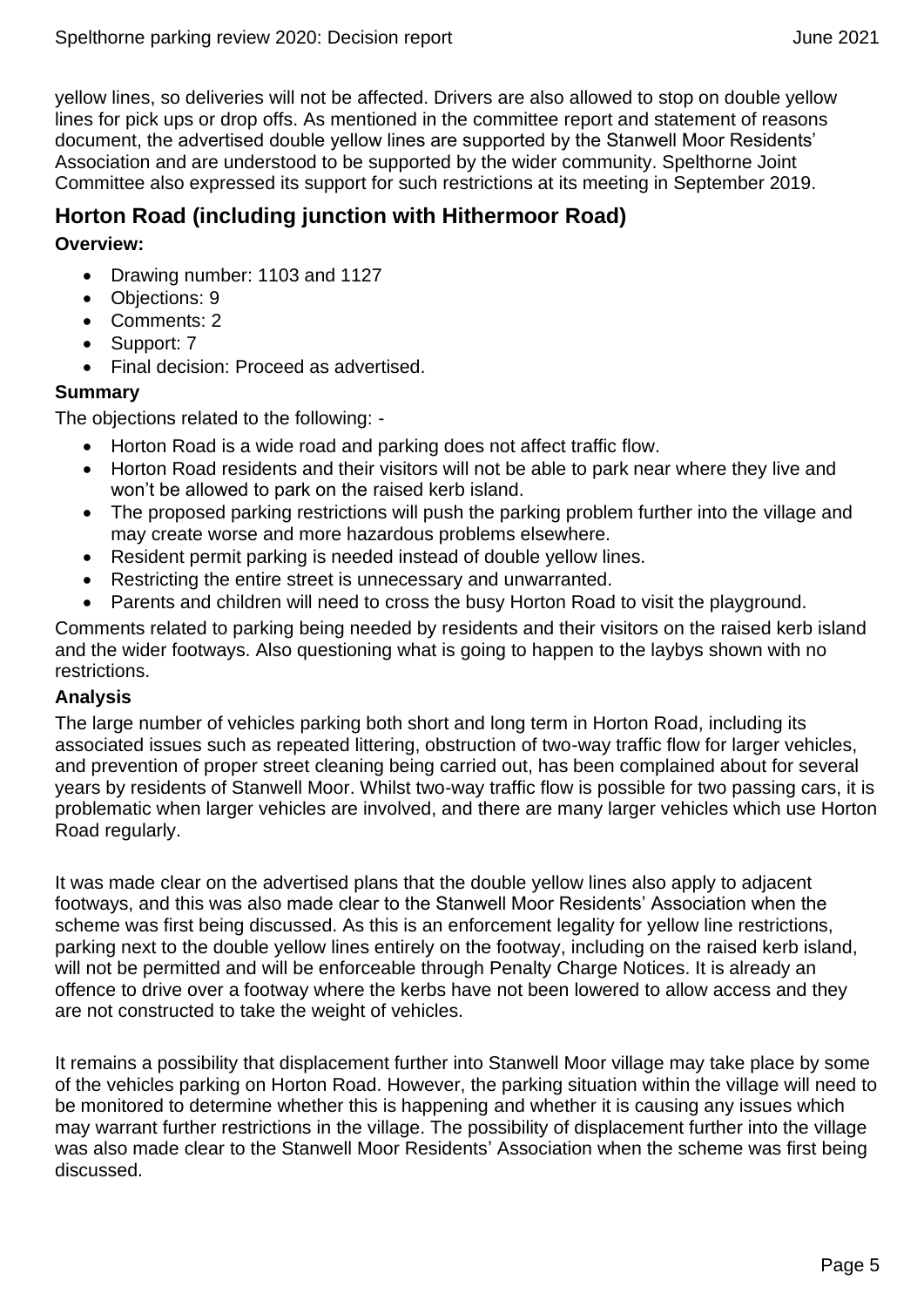As double yellow lines are proposed for the Horton Road carriageway, the only locations potentially suitable for any such permit parking scheme in the future would be the currently unrestricted layby areas. However, there is no demand or justification for this type of proposal at this stage, therefore the laybys will remain unrestricted for use by any member of the public.

Sight lines for both drivers and pedestrians using Horton Road will be improved by the double yellow lines, which will help those wishing to cross Horton Road for any reason.

As mentioned in the committee report and statement of reasons document, the advertised double yellow lines are supported by the Stanwell Moor Residents' Association and are understood to be supported by the wider community. Spelthorne Joint Committee also expressed its support for such restrictions at its meeting in September 2019.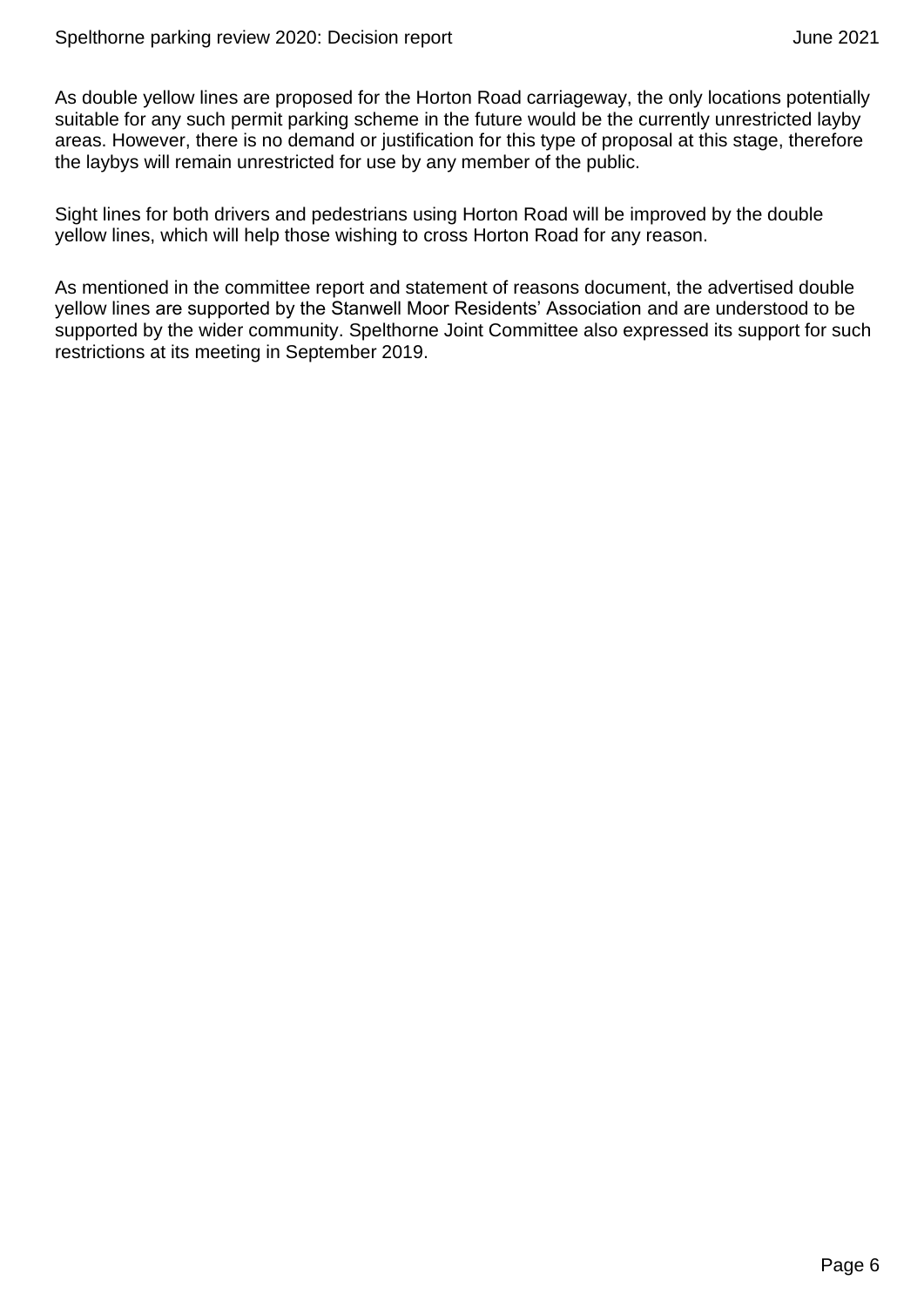# <span id="page-6-0"></span>**Staines South and Ashford West division proposals**

The county councillor for this division is [Ms Denise Turner-Stewart.](https://mycouncil.surreycc.gov.uk/mgUserInfo.aspx?UID=1812)

# **Ashford**

# **Avondale Road junction with Cumberland Road**

**Overview**:

- Drawing number: 0125
- Objections: 0
- Comments: 0
- Support: 1
- Final decision: Proceed as advertised.

# **Adelaide Road junction with Ferndale Road**

#### **Overview**:

- Drawing number: 1129
- Objections: 1
- Comments: 0
- Support: 0
- Final decision: Proceed as advertised

#### **Summary**

Objection relating to restrictions not being needed and money should be spent on repairing roads instead.

#### **Analysis**

The restrictions are needed to maintain sight lines, access, and road safety on this junction.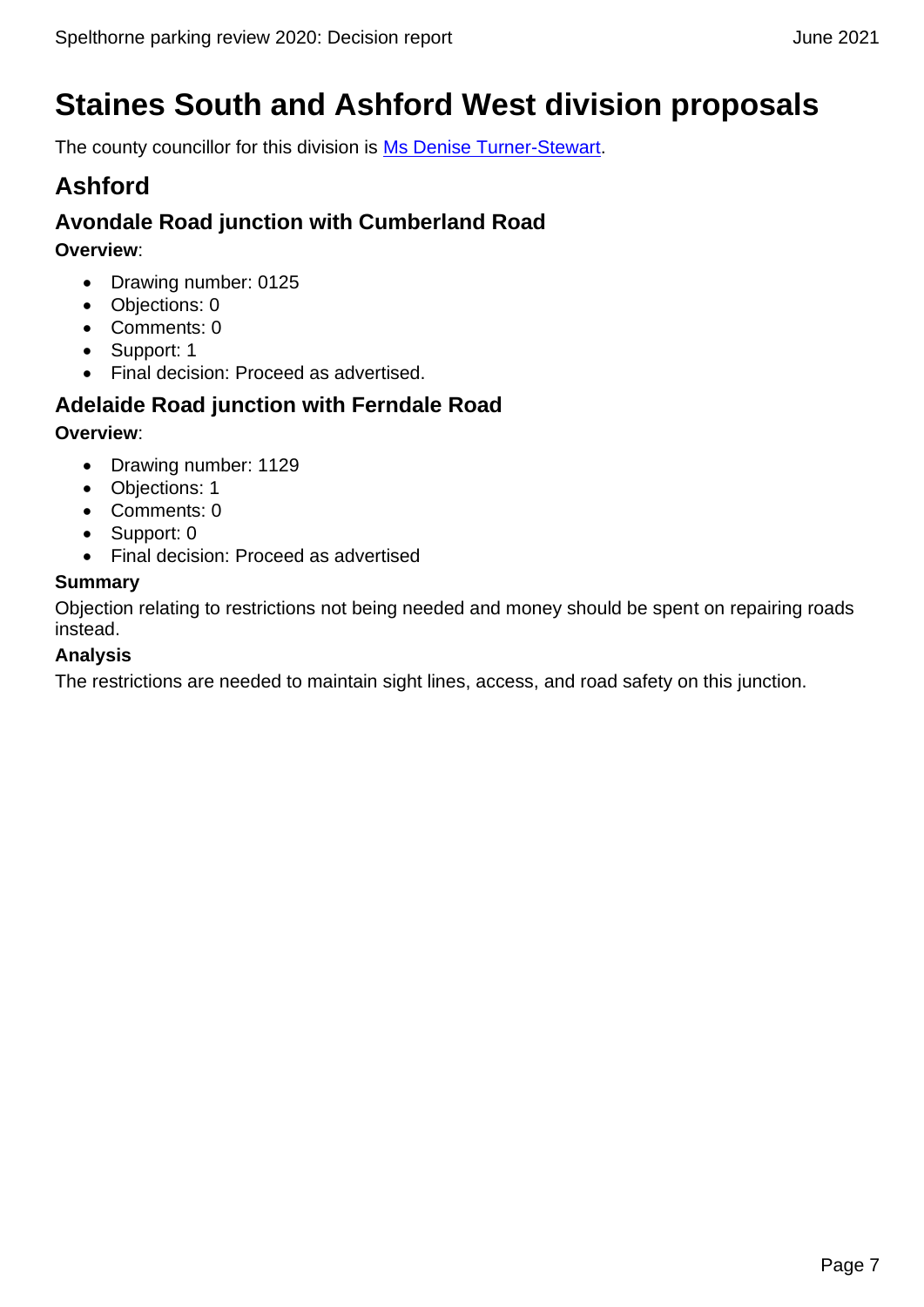# <span id="page-7-0"></span>**Ashford division proposals**

The county councillor for this division is [Ms Joanne Sexton.](https://mycouncil.surreycc.gov.uk/mgUserInfo.aspx?UID=347)

# **Ashford**

# **Feltham Hill Road (by The Elms)**

**Overview**:

- Drawing number: 0130
- Objections: 0
- Comments: 3
- Support: 2
- Final decision: Proceed as advertised

#### **Summary**

Comments related to highlighting the difficulties of seeing and accessing the entrance to The Elms; request for assessment of Feltham Hill Road in another part of it; and request for the existing double yellow lines to be extended further southwards beyond the Fontmell Park junction.

#### **Analysis**

The request to extend the existing double yellow lines further southwards will need to be considered as part of the next parking review of Spelthorne.

# **Feltham Hill Road (outside Morgan Court)**

#### **Overview**:

- Drawing number: 0130
- Objections: 4
- Comments: 0
- Support: 1
- Final decision: Proceed as advertised

#### **Summary**

The 4 objections (3 of which came from the same household) related to the following: -

- Parked cars help slow traffic down as drivers speed along this road.
- Residents and their visitors with limited off street parking need to be able to park here.
- Restricting the road at all times is unnecessary and should just be at peak times.

#### **Analysis**

The double yellow lines advertised only cover one specific 3 car length part of Feltham Hill Road outside Morgan Court to act as a passing place. Parking can still take place for around 4 to 5 cars after the end of the double yellow lines. As the advertised double yellow lines just allow space for westbound traffic to pull into, vehicles will still be slowing down because of the remaining parked cars at this location. As parking has been seen on many occasions to be persistent at this location and not just at peak times, and that it is highly obstructive to two-way traffic flow on this busy road, double yellow lines are necessary here. The passing place was proposed as a compromise to allow parking to continue without stopping it all entirely, which was previously suggested to the council.

# **Romney Close junction with Poplar Road**

#### **Overview**:

- Drawing number: 0182
- Objections: 0
- Comments: 0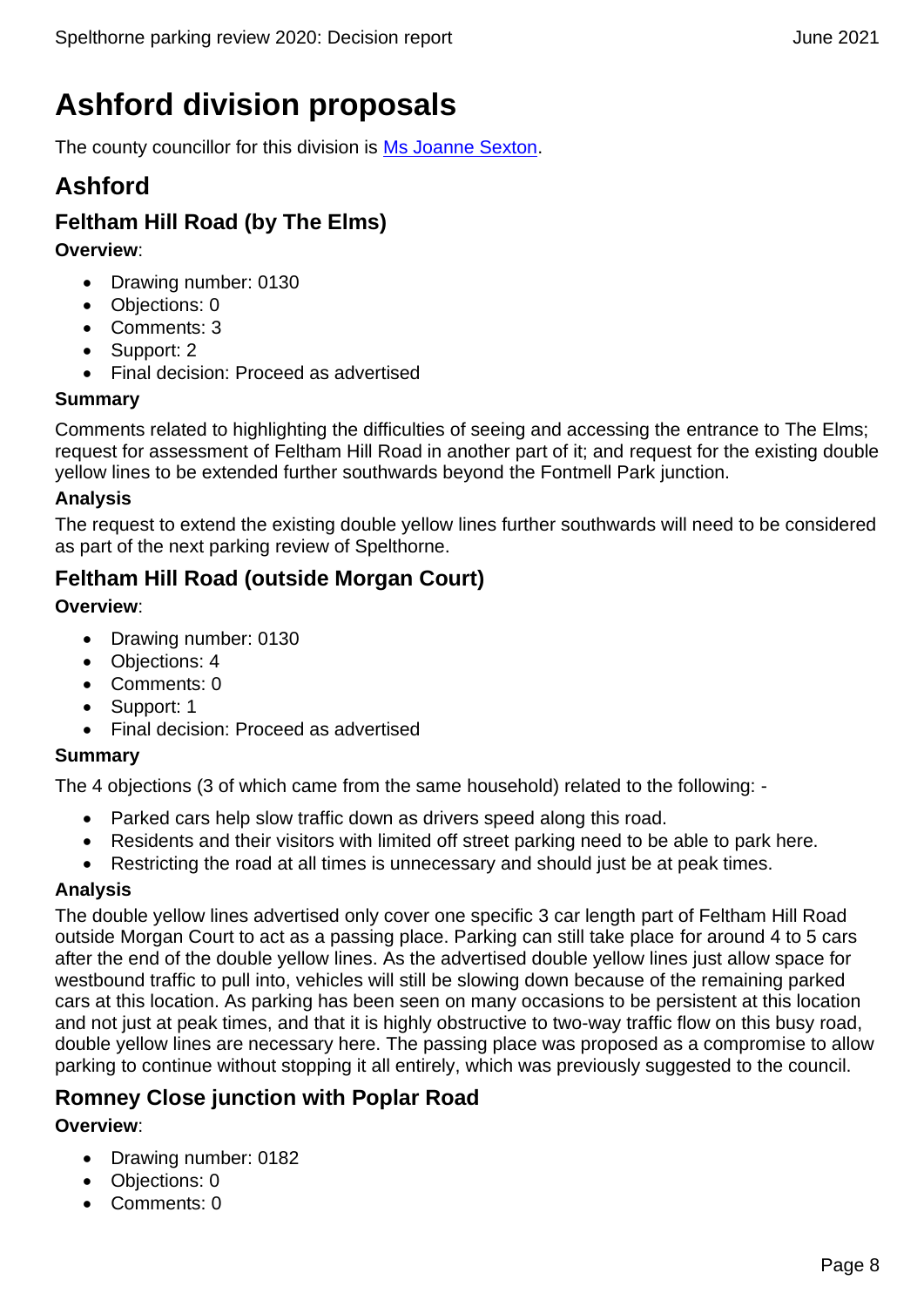- Support: 1
- Final decision: Proceed as advertised.

# **6 New Parade, Church Road**

#### **Overview**:

- Drawing number: 0127
- Objections: 0
- Comments: 0
- Support: 0
- Final decision: Proceed as advertised.

# **Clarendon Road / Coleridge Road / Chaucer Road / Ford Road**

#### **Overview**:

- Drawing number: 0127, 0128, 0186 and 1105.
- Objections: 113 (plus a 97 signature objection petition)
- Comments: 6
- Support: 38
- Final decision: Proceed with amendments (do not proceed with the advertised permit scheme but proceed with the advertised double yellow lines on the crossroads junction of Dudley Road and Clarendon Road, extending westwards into Clarendon Road and its junction with Chaucer Road).

#### **Summary**

The 113 objections related to the following: -

- The permit scheme will just move the problem to other nearby streets.
- The wider implications of the scheme have not been considered.
- The costs for permits are too high.
- Not all residents can afford the permits.
- The permits should be free.
- Permit parking is not needed here.
- Residents can already find spaces to park, even prior to the pandemic.
- Parking has improved since the pandemic as commuters now work from home, therefore the scheme should be put on hold.
- The restriction period should be shorter.
- The restriction period should be longer.
- It will impact too much on visitors to residents and their tradesman.
- The area is useful for those visiting Ashford town centre.
- It will impact on local businesses, especially small businesses.
- Residents never asked for permit parking.
- The initial consultation results did not justify proposing permit parking.
- It is safer to park as close to the train station as possible, especially late at night.
- Local car parks should be improved instead.

The 6 comments related to: -

- Concerns regarding displacement to other streets nearby.
- Suggestions of alternative shorter time periods.
- Suggestions of adding additional streets.
- Questioning the high permit costs.
- Concerns regarding visitors and carers.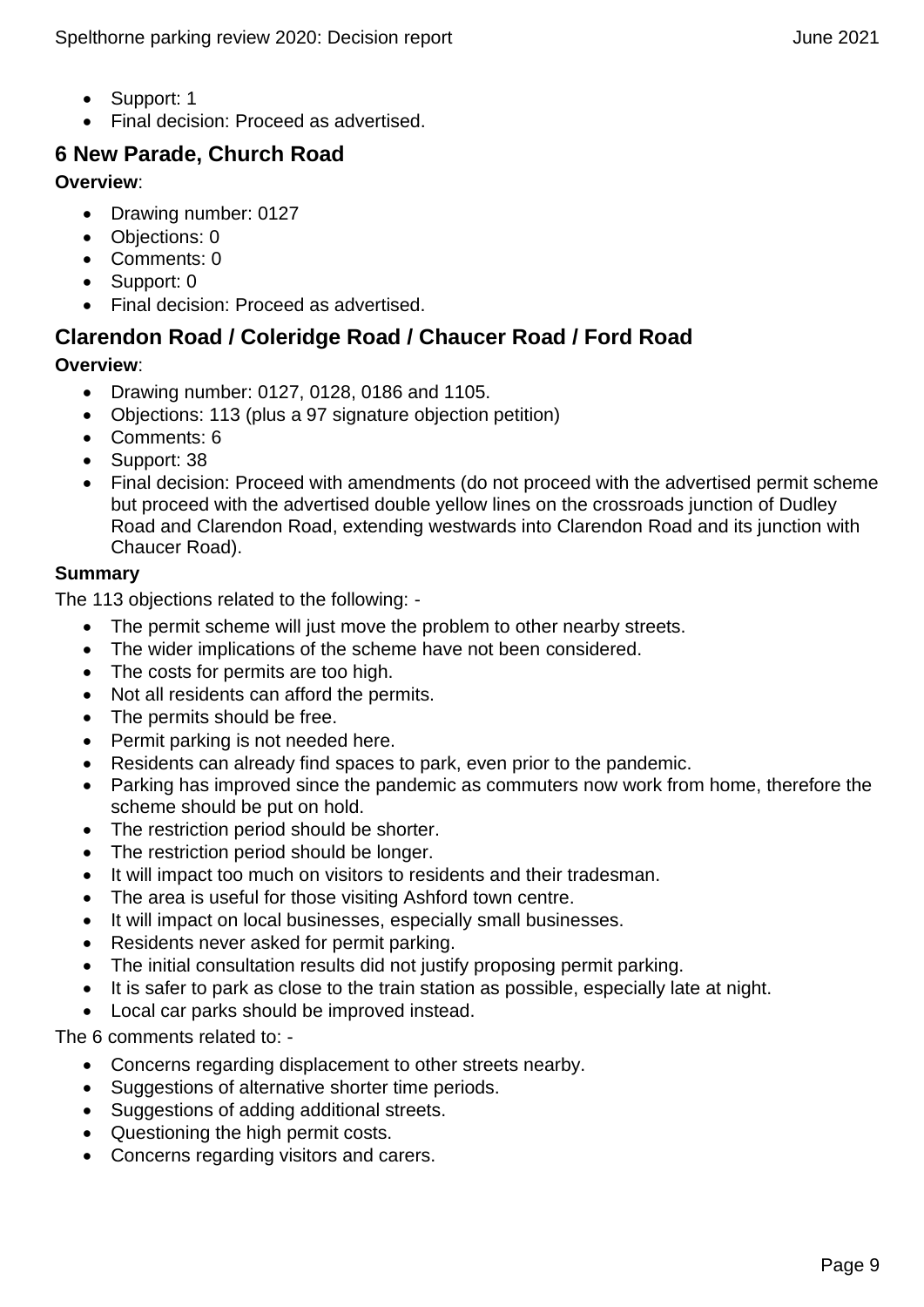#### **Analysis**

The 113 individual objections represented 97 households located inside and outside the advertised permit area. This has been broken down as follows: -

Inside the permit area, there were 42 objecting households, these were from: -

- Chaucer Road: 14 objecting households.
- Clarendon Road: 16 objecting households.
- Coleridge Road: 10 objecting households.
- Ford Road: 2 objecting households.

Outside the permit area, there were 55 objecting households, including those located in nearby adjoining streets; parts of the same streets listed above but outside the permit area; from streets elsewhere in Ashford; or from further afield.

The petition signed by 97 residents of Clarendon Road, Chaucer Road, Coleridge Road, Dudley Road, Ford Road and Albert Road (including some unnamed roads), represented 43 households and stated the following wording: -

*Please register my objection to the proposed parking scheme for Clarendon Road TW15 and surrounding roads. Whilst not opposed to some sort of scheme the current proposals are not acceptable and further consultation giving several options to be considered is the way forward. I note that objections should be recorded per registered voter and not per household. Democracy in this country is recorded per voter not per household.* 

In terms of properties located inside the proposed permit area, the petition represented a further 19 objecting households in addition to the 42 households who submitted objections through the advertisement process. In total, this represents 61 objecting households inside the permit area. In comparison, 21 households inside the permit area submitted support responses.

In terms of properties located outside the proposed permit area, the petition represented a further 7 objecting households in addition to the 55 households who submitted objections through the advertisement process. In total, this represents 62 objecting households outside the permit area.

As with any permit scheme, it should be clear following an advertisement that what is being proposed is going to please the vast majority of residents, knowing that there will still likely be some residents against the scheme. However, there are many individual residents and many households against this proposed permit scheme, both inside and outside the advertised permit area. The number of objecting households inside the permit area, even relative to the total number of properties, is high for a scheme of this type. It also outweighs the supporting households who responded to the advertisement by almost 3 to 1.

In response to the petition wording, there has been extensive previous consultation with residents over permit parking in this part of Ashford prior to this advertisement. This past consultation has provided different options, but ultimately a permit parking scheme is the only way to prioritise resident vehicles over non-resident vehicles. Any yellow line based scheme for example, which can deter all day parking with a short time period etc, does not work where residents also need to be parked on street as the restrictions apply to them and their visitors also. Permit parking provides an exemption to residents and their visitors through the issuing of permits, which is why it works so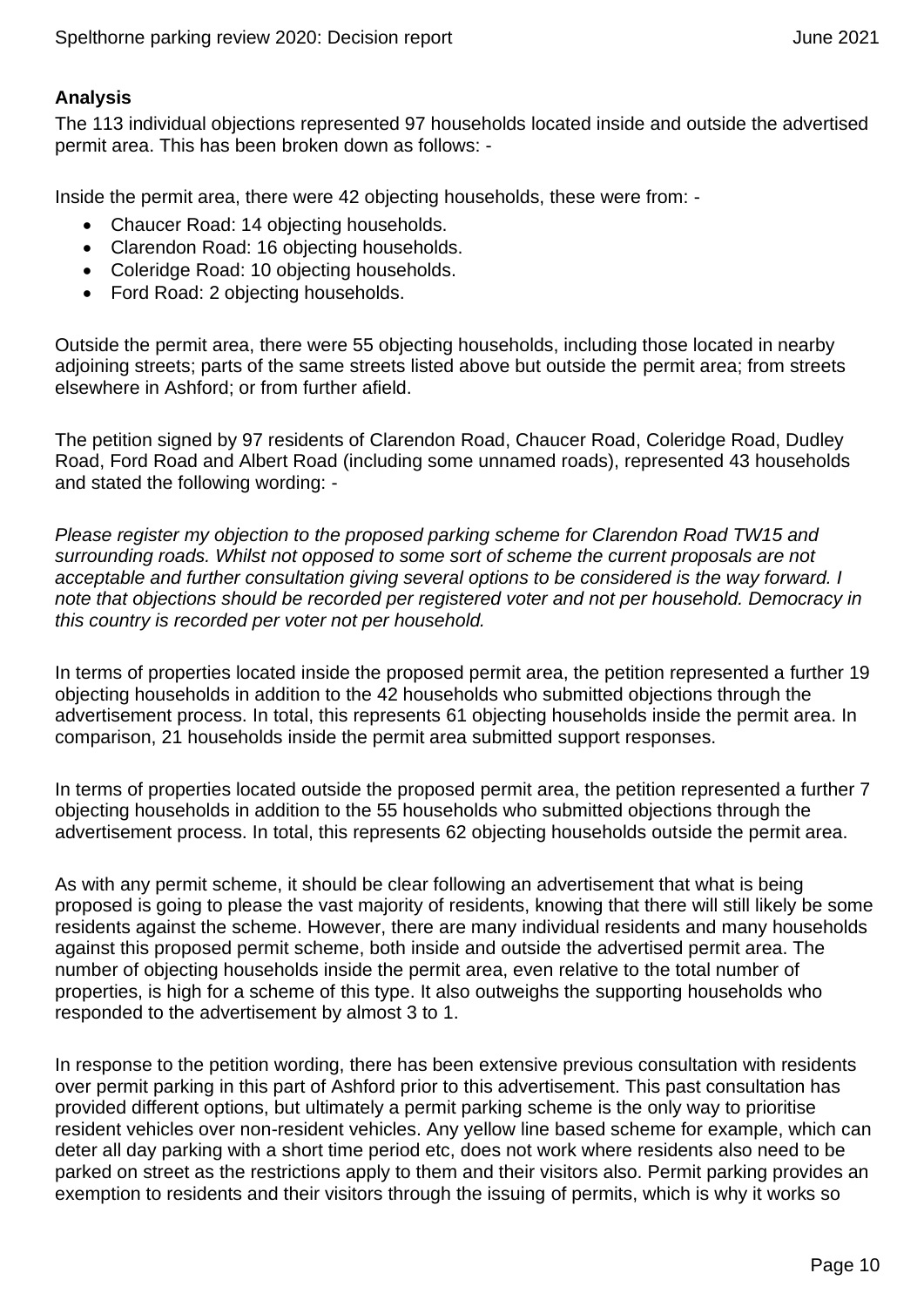well. However, it is understood that asking residents to pay to park outside their homes with a strict criteria for the issuing of permits is not always what residents actually want, and this is why such permit schemes should only be introduced when there is reasonably low opposition when advertised.

Therefore, it is deemed best not to proceed with the advertised permit scheme. The topic of permit parking in this part of Ashford, considering this advertisement and previous extensive consultations, has been exhausted.

As there will be benefit to the conversion of the single yellow lines to double yellow lines on the crossroads junction of Clarendon Road and Dudley Road, extending westwards into Clarendon Road and its junction with Chaucer Road, this part of the advertisement will proceed.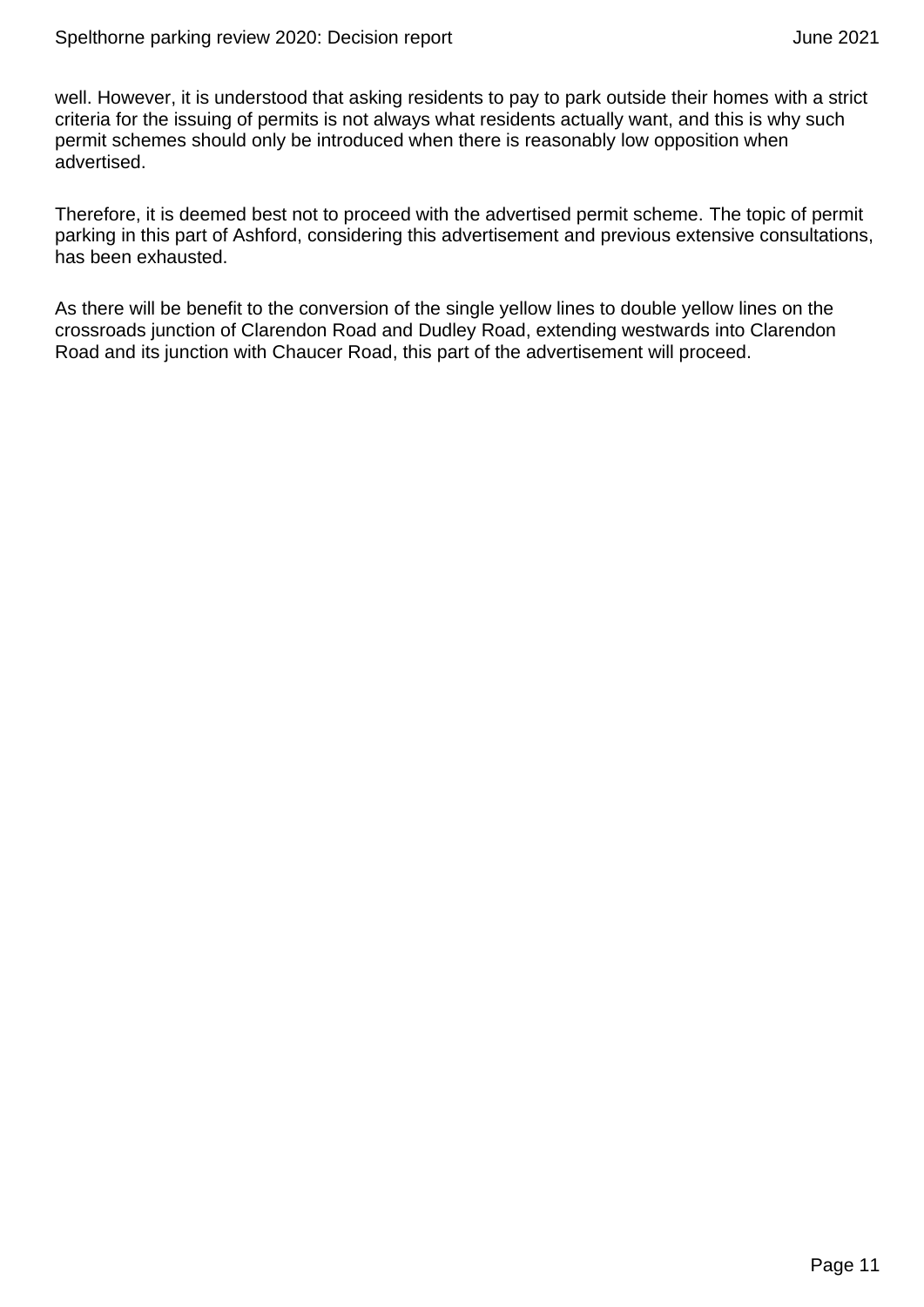# <span id="page-11-0"></span>**Sunbury Common and Ashford Common division proposals**

The county councillor for this division is [Ms Alison Griffiths.](https://mycouncil.surreycc.gov.uk/mgUserInfo.aspx?UID=2357)

# **Sunbury**

# **86 Alexandra Road**

#### **Overview**:

- Drawing number: 1110
- Objections: 0
- Comments: 0
- Support: 0
- Final decision: Proceed as advertised.

### **Brooklands Close**

#### **Overview**:

- Drawing number: 0147
- Objections: 0
- Comments: 0
- Support: 0
- Final decision: Proceed as advertised.

### **Heathcroft Avenue (including junction with Green Lane)**

#### **Overview**:

- Drawing number: 0135 and 0137
- Objections: 1
- Comments: 0
- Support: 2
- Final decision: Proceed as advertised.

#### **Summary**

The objection did not contain reasons other than unhappy with parking restrictions.

#### **Analysis**

Parking restrictions are the only way to enforce the parking in between the islands as the white hatching is just advisory.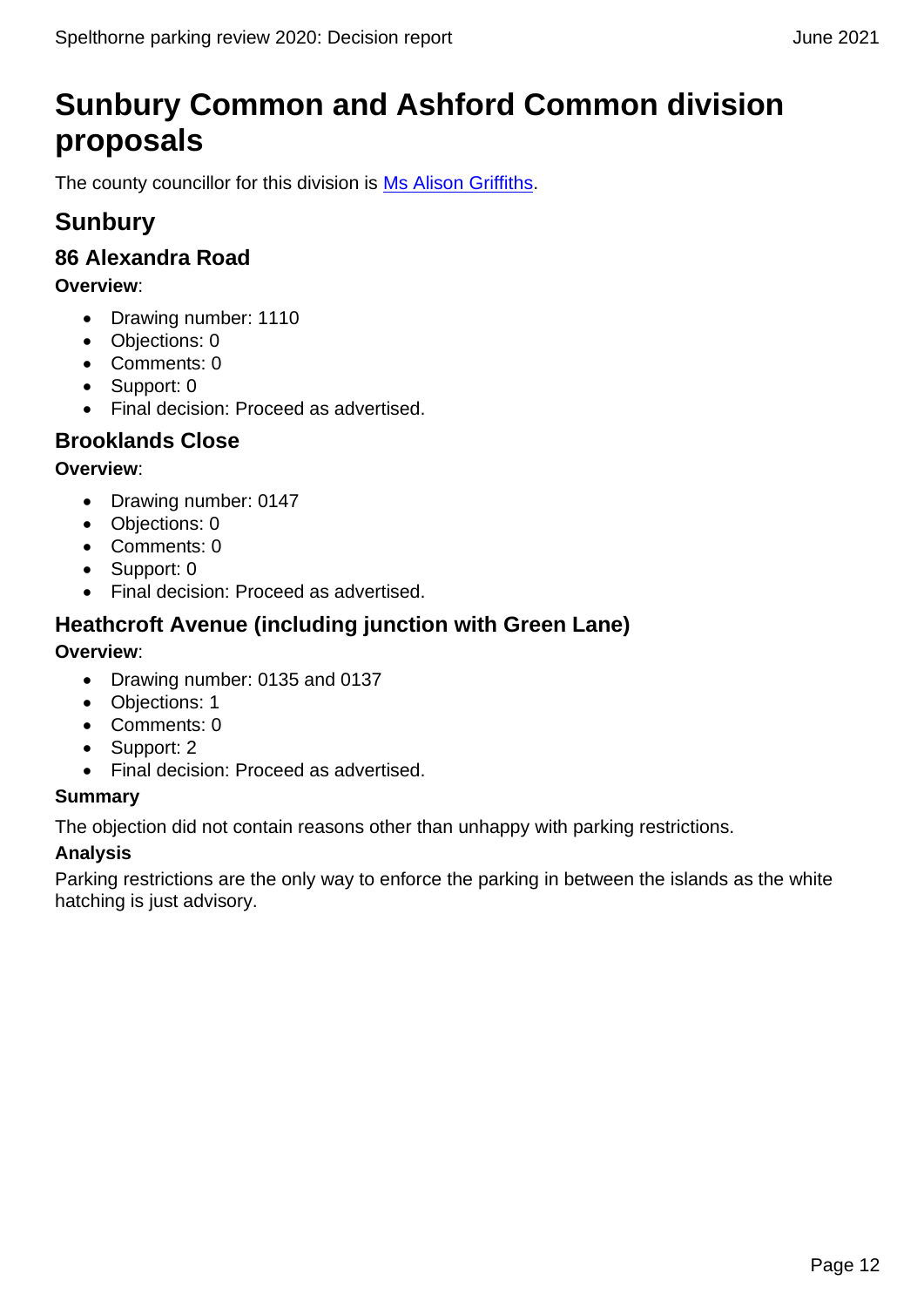# <span id="page-12-0"></span>**Lower Sunbury and Halliford division proposals**

The county councillor for this division is [Mr Buddhi Weerasinghe.](https://mycouncil.surreycc.gov.uk/mgUserInfo.aspx?UID=3354)

# **Sunbury**

# **16/17 Station Road**

#### **Overview**:

- Drawing number: 0138
- Objections: 0
- Comments: 0
- Support: 0
- Final decision: Proceed as advertised.

# **Green Street junction with Heritage Close**

#### **Overview**:

- Drawing number: 0140
- Objections: 0
- Comments: 0
- Support: 0
- Final decision: Proceed as advertised.

# **Stratton Road (including junction with Rooksmead Road)**

#### **Overview**:

- Drawing number: 0146
- Objections: 14
- Comments: 0
- Support: 3
- Final decision: Proceed with amendments.

#### **Summary**

The objections related to the following: -

- There is no need for restrictions here.
- Restrictions will move the parked vehicles further up the street.
- It is only a problem here at school peak times.
- The restrictions will impact on resident and visitor parking.
- The restrictions will be ignored by those visiting the school.
- Parking is already limited in this street without further double yellow lines.
- Restrictions are an overreaction and unnecessary.
- Vehicles will displace to nearby roads and other junctions, such as those with Green Street.
- Restrictions on the junction are necessary but not adjacent the field.
- London Irish have offered parking for school visitors with an entrance from Hazelwood Drive.

#### **Analysis**

The advertised parking restrictions were agreed as part of a Road Safety Outside Schools meeting in late 2019, which involved officers from Surrey County Council and Surrey Police, as well as staff from the school. The restrictions layout was deemed to be an ideal situation in terms of maintaining traffic flow and sight lines. However, it is appreciated that the situation may have improved since the assessments took place, and it is possible some parents and carers will continue to pick up and drop off children on the double yellow lines which they are legally allowed to do.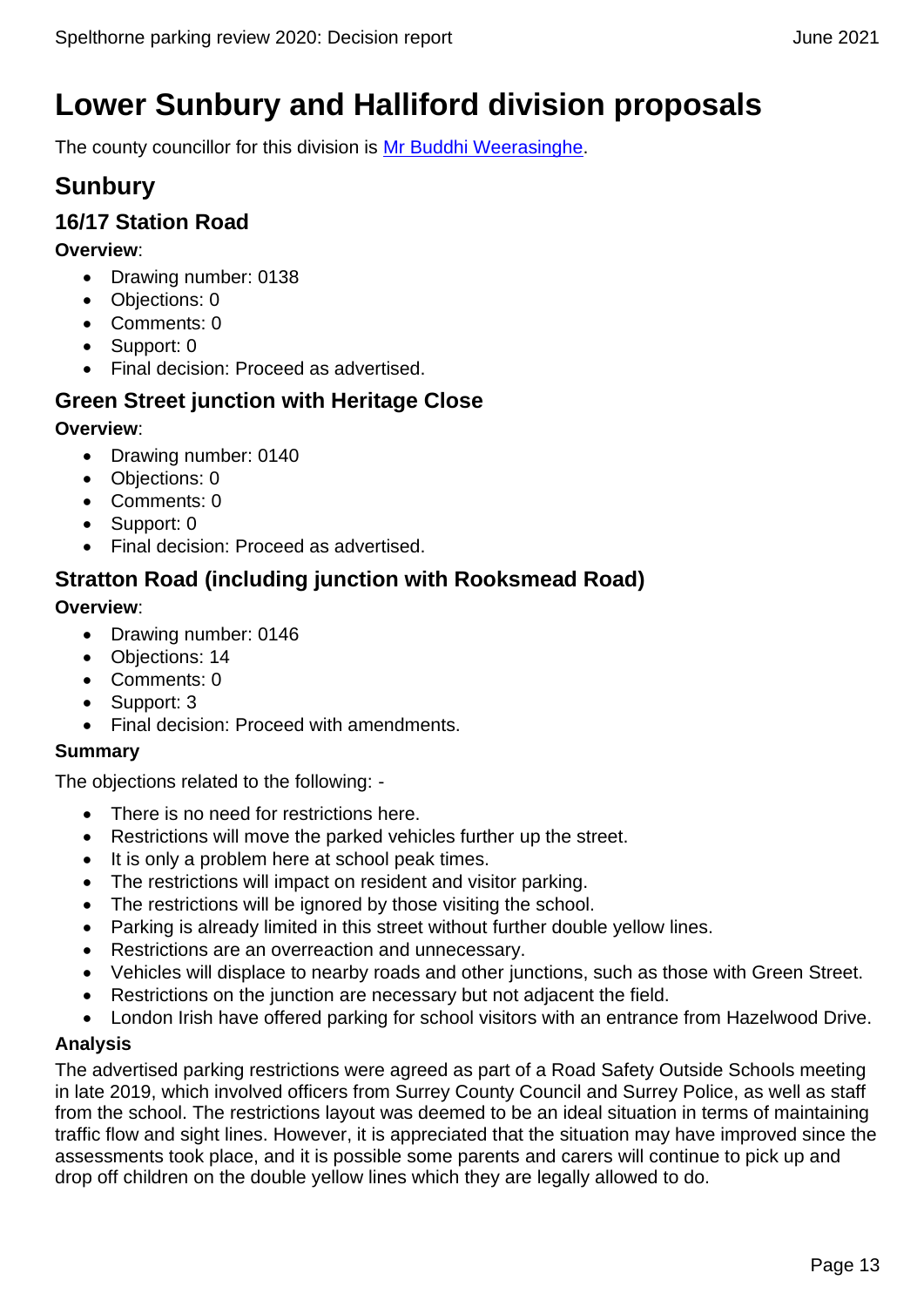Following the objections received, many of which from residents in the vicinity of the proposed restrictions, it is proposed to proceed with the following restrictions only: -

- To proceed with making the existing school keep clear marking enforceable.
- To proceed with double yellow lines on the junction of Stratton Road and Rooksmead Road but for a reduced distance of 12m in all directions.

These changes will allow the school keep clear marking (which is a 'no stopping' restriction) to be enforced and will allow sight lines and access to be maintained on the junction, but to a more minimal extent. This will help to minimise displacement and will also reflect there no longer being a need to create an overlap with the restrictions along the footpath side, as they are no longer being proceeded with.

### **Loudwater Road junction with Halliford Road**

#### **Overview**:

- Drawing number: 1102
- Objections: 1
- Comments: 0
- Support: 0
- Final decision: Proceed as advertised.

#### **Summary**

The objection related to space being reduced for residents as many have multiple cars per household and suggested other road safety measures be introduced instead, such as speed cameras and making the road one-way. Also suggested removing the tree located on the junction.

#### **Analysis**

The eastern side of the junction is the side that was deemed to have sight line issues due to parked cars. The relatively small extension of the double yellow lines has taken into account a set number of car spaces being left until the nearest dropped kerb, so as not to disrupt the existing parking by residents any more than absolutely necessary for the requirements of the junction's sight lines. The tree is located on the western side of the junction which was not the side with the issue. This extension of double yellow lines was deemed to be highly necessary following several visits to this junction during the parking review.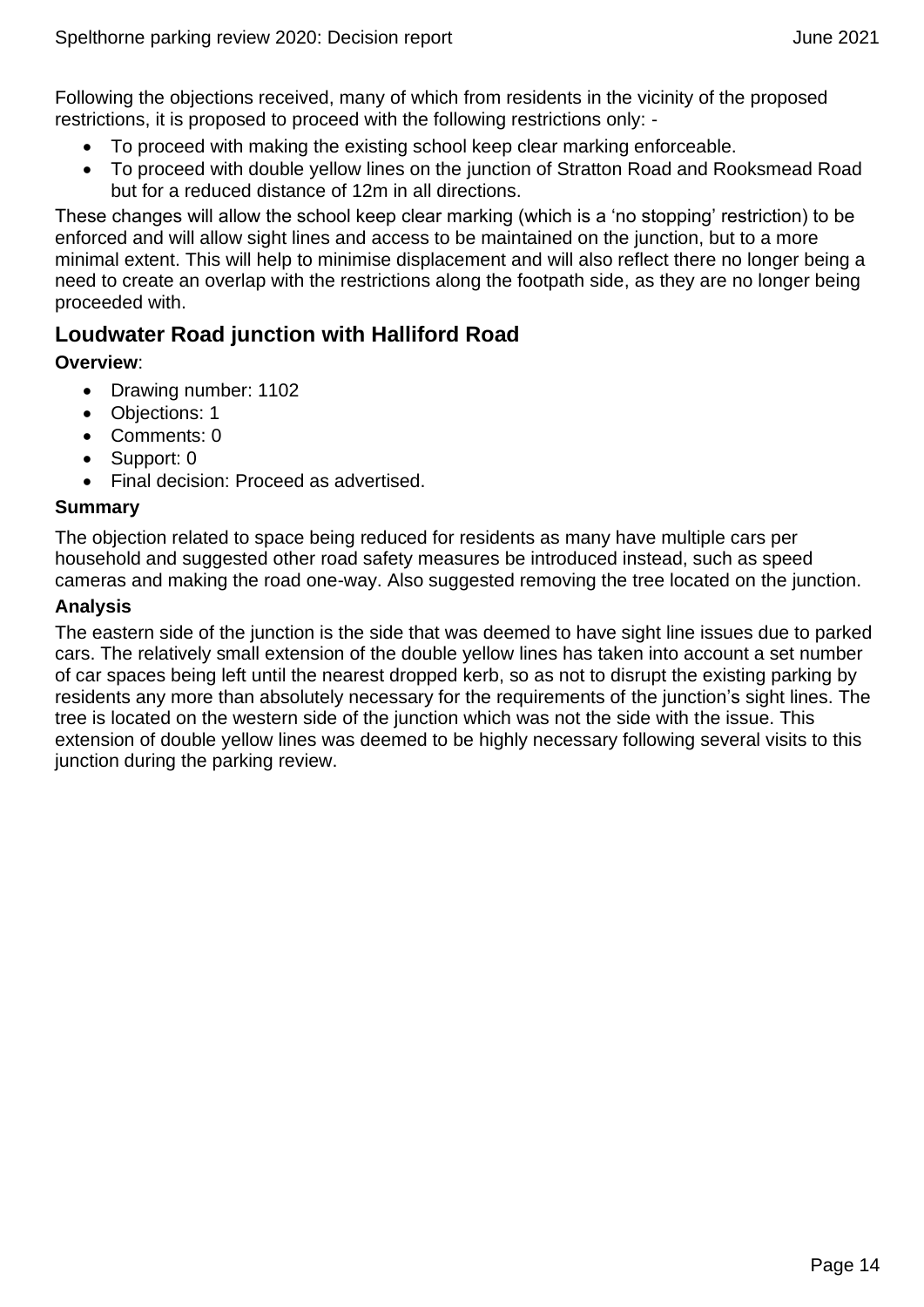# <span id="page-14-0"></span>**Laleham and Shepperton division proposals**

The county councillor for this division is [Ms Maureen Attewell.](https://mycouncil.surreycc.gov.uk/mgUserInfo.aspx?UID=1814)

# **Shepperton**

### **Lindsay Drive junction with Gordan Road**

**Overview**:

- Drawing number: 1130
- Objections: 0
- Comments: 1
- Support: 1
- Final decision: Proceed as advertised.

#### **Summary**

Comment related to a separate parking issue on the bend in Gordan Road.

#### **Analysis**

Additional requests will need to be submitted as part of a future parking review of Spelthorne.

# **Green Lane junction with Manygate Lane**

**Overview**:

- Drawing number: 0197
- Objections: 0
- Comments: 0
- Support: 0
- Final decision: Proceed as advertised.

### **Harrow Way junction with Charlton Road**

#### **Overview**:

- Drawing number: 1124
- Objections: 0
- Comments: 0
- Support: 2
- Final decision: Proceed as advertised.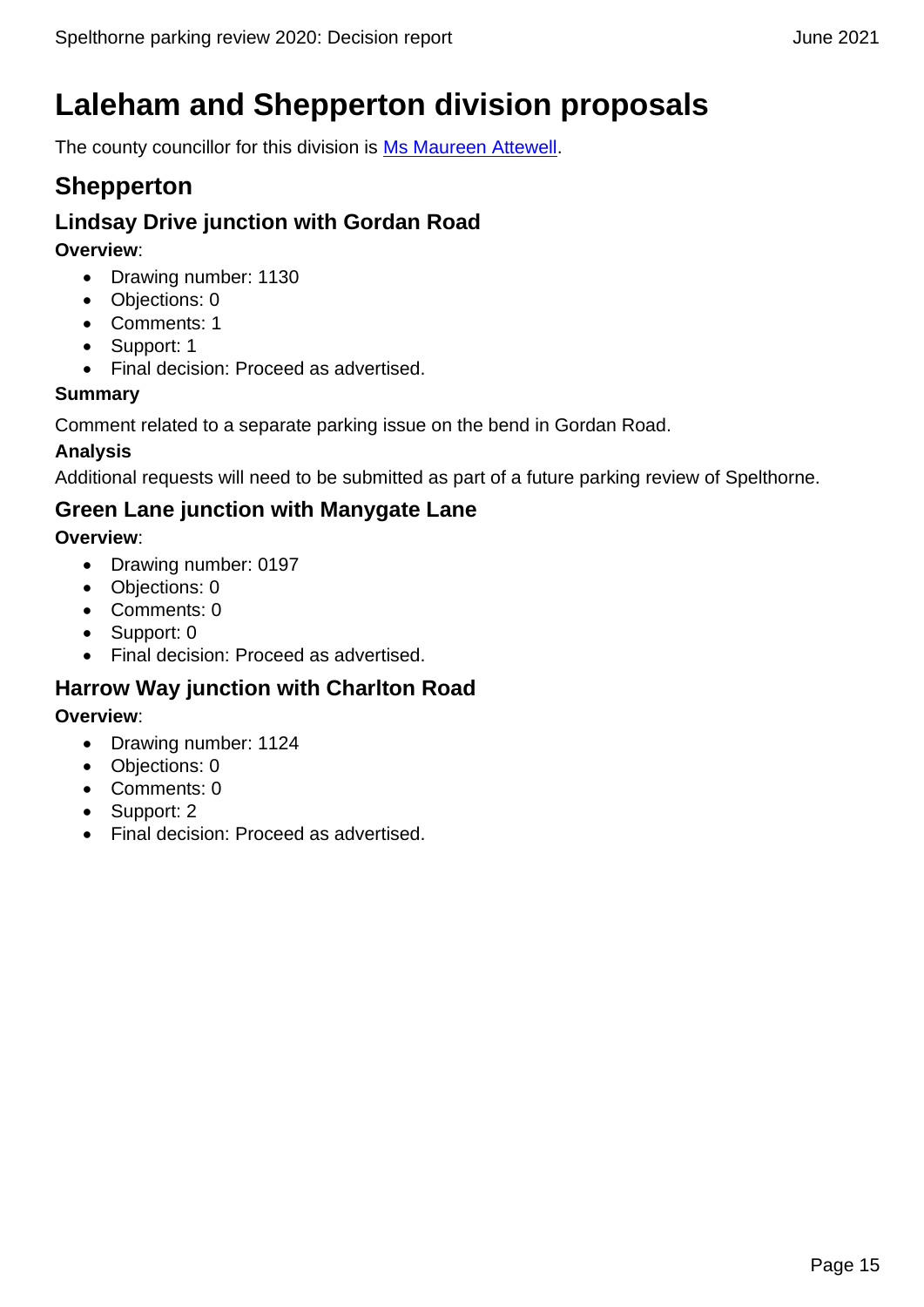# <span id="page-15-0"></span>**Staines division proposals**

The county councillor for this division is [Ms Sinead Mooney.](https://mycouncil.surreycc.gov.uk/mgUserInfo.aspx?UID=2324)

# **Staines**

#### **Mill Mead**

**Overview**:

- Drawing number: 0113 and 0116
- Objections: 0
- Comments: 0
- Support: 0
- Final decision: Proceed as advertised.

# **Shortwood Avenue**

#### **Overview**:

- Drawing number: 0124
- Objections: 1
- Comments: 0
- Support: 0
- Final decision: Proceed as advertised.

#### **Summary**

Objection related to the restrictions moving the parking to elsewhere in the street making it worse for residents and access. Also, regarding the requirement for vets to visit the Common.

#### **Analysis**

As mentioned in the statement of reasons document, restrictions in the turning circle (which is not an area ever intended for parking) were supported by the majority of Shortwood Avenue residents when consulted by their local county councillor, and were also supported by Surrey Fire and Rescue with regards to maintaining access to the common for emergency vehicles. The loading and unloading of goods is still allowed to take place on double yellow lines, but the parking of vehicles, including by vets or anyone else visiting the common, would need to take place elsewhere in the street.

### **Dolphin Court junction with Bremer Road**

**Overview**:

- Drawing number: 0170
- Objections: 1
- Comments: 1
- Support: 1
- Final decision: Proceed as advertised.

#### **Summary**

The objection related to parking spaces being lost on the junction for residents. The comment related to a request to extend the double yellow lines further on one side of Dolphin Court.

#### **Analysis**

As it is already an offence to park within 10m of a junction under the Highway Code, this location should not be viewed as being parking space. An extension of double yellow lines on one side was considered as part of this parking review but was not deemed to be necessary at this time.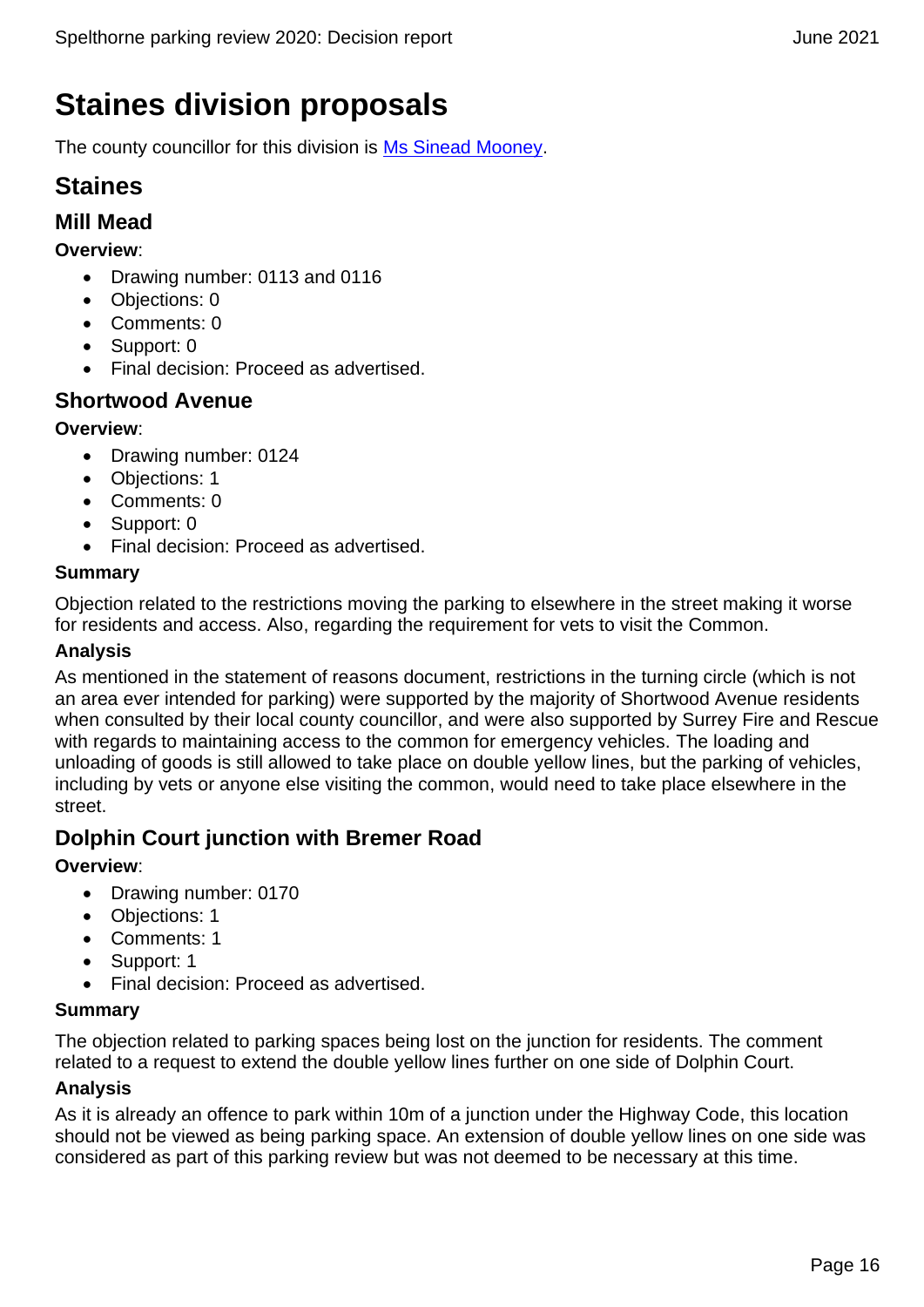# **Chestnut Grove**

#### **Overview**:

- Drawing number: 0181
- Objections: 2
- Comments: 0
- Support: 0
- Final decision: Proceed as advertised.

#### **Summary**

One objection stated that Chestnut Grove should remain unrestricted; that Churchill Court already has allocated parking which could be expanded; and suggested shortening or relocating the disabled bay to increase space. The second objection questioned the need for the restrictions in this location.

#### **Analysis**

The advertised double yellow lines were proposed following drivers persistently blocking the dropped kerb entrance to the two Churchill Court spaces, including ignoring an access protection marking which was installed to help highlight the access. Whilst double yellow lines over a short length such as this are not ideal, it is the only way to help ensure this location is kept clear as the double yellow lines can be enforced even without any complaints regarding access being blocked. The disabled bay located next to this parking area is the correct size for disabled bays, which are larger than normal parking bays. It will be in a location most suitable for the blue badge holder(s) who requested it and won't be moved to allow abled bodied drivers more space as that contradicts its entire purpose on street.

# **Commercial Road (including junction with Octavia Way)**

#### **Overview**:

- Drawing number: 0183
- Objections: 15
- Comments: 2
- Support: 9
- Final decision: Proceed as advertised.

#### **Summary**

The objections related to the following: -

- The restrictions will prevent parents and carers picking up or dropping off children.
- The restrictions will impact on those residents with limited or no off street parking.
- Parking will be displaced to nearby streets.
- Parking will be displaced to further down Commercial Road.
- It will affect tradesman, allotment visitors and deliveries.
- It will affect residents with children, especially when unloading shopping.
- Traffic flow is being prioritised over the needs of residents.
- Parking for local businesses already reduces parking for residents.
- There is no issue with parking or stopping on the north side of the street.
- Making the end of Commercial Road a "no waiting at any time" zone is unnecessary.
- Vulnerable residents will be unable to be picked up or dropped off.
- The proposal also needs a passing place on the south side.

The comments related to supporting the proposals with suggestions to make the road one-way.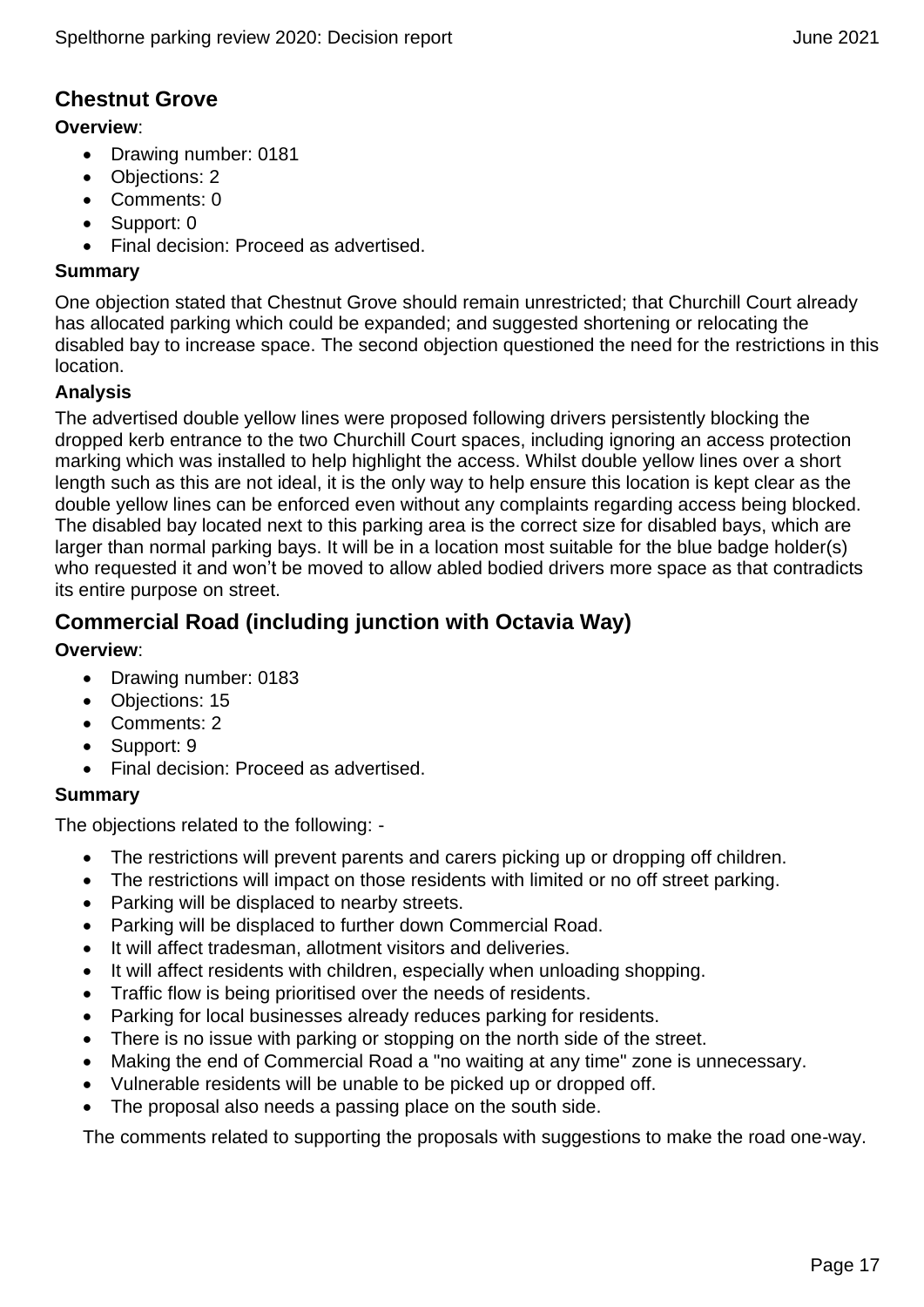#### **Analysis**

Firstly, there may be some misunderstanding about what is being proposed here. The proposal is to double yellow line the north side of Commercial Road up to and including its junction with Octavia Way. Parking will be allowed to continue on the south side as it currently does, which is where the vast majority of people park. The proposal is to address the obstructions caused to passing traffic and pedestrians, pram users, wheelchair users and mobility scooter users trying to access the footway when vehicles are also parked on the north side, particularly in the vicinity of the Laleham Road junction. However, loading and unloading by residents or delivery vehicles, including picking up and dropping off passengers, is still allowed to take place on double yellow lines. It is therefore understood that with stopping permitted, these issues will not be completely resolved, but it will help reduce the issue to brief moments rather than being more persistent.

This location, and the obstructions to traffic flow and to the footway, has been complained about to the council for several years, and in this parking review, the council received further multiple complaints regarding these same issues. The advertised restrictions aim to address these issues in the vicinity of Laleham Road, whilst also trying to manage likely displacement further along Commercial Road, which would likely otherwise have resulted in staggered parking on approach to Laleham Road and creating traffic flow issues elsewhere. However, having the restrictions up to Octavia Way and protecting that junction also, helps to mitigate displacement and to keep parking on the south side up to this point, where there is room for several additional vehicles to park without needing to be blocking the road and footways closer to Laleham Road.

It is worth mentioning that obstructing a footway to the point where people cannot get past and are forced to go into the road is an offence which can be enforced by the police under obstruction laws. It is even more hazardous to force pedestrians into a road so close to a busy road junction. Having no off-street parking at a property does not provide any exemption to this.

As parking on the south side still prevents two-way traffic flow, drivers approaching Laleham Road often have to pull into where dropped kerbs break up the row of parked cars to allow oncoming traffic to pass. Understanding that this is not ideal, especially for larger vehicles, a passing place (a section of double yellow lines) on the south side may be considered necessary as part of a future parking review to further improve traffic flow in this part of Commercial Road.

In terms of displacement, as the vast majority of vehicles park on the south side with only a small isolated number of vehicles parking on the north side as well, the large extent of the advertised double yellow lines does not equate to significant levels of displacement, rather than move a small number of vehicles further along Commercial Road onto the south side where there is space.

All things considered, restrictions on the north side of Commercial Road here are long overdue and certainly justifiable for road safety, traffic flow and footway access reasons. Therefore, it is a proposal which should proceed as advertised.

#### **Victoria Road and Moor Lane**

#### **Overview**:

- Drawing number: 0112 and 0188
- Objections: 17
- Comments: 3
- Support: 20
- Final decision: Proceed as advertised.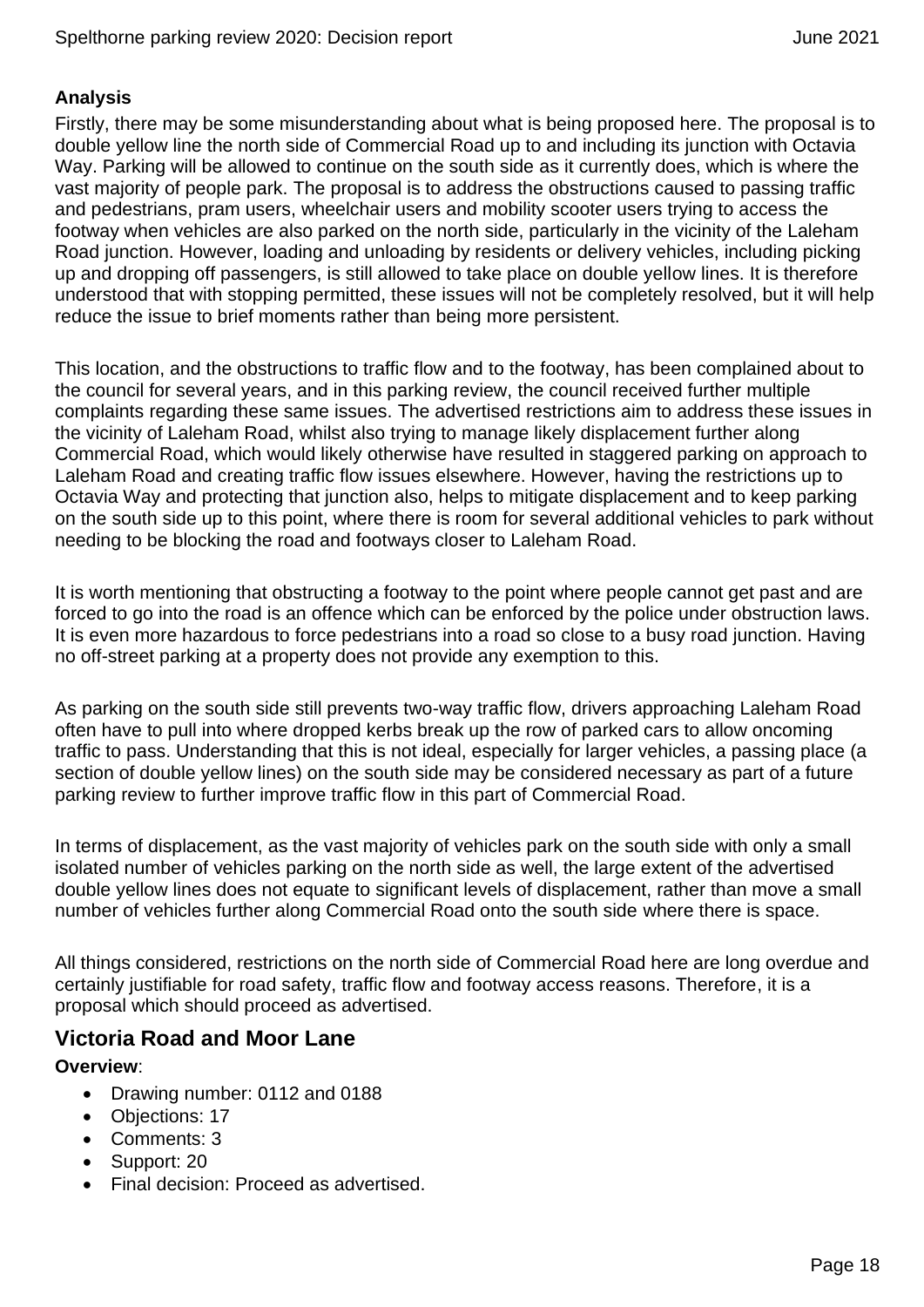# **Summary**

The objections related to the following: -

- There will be less space in total for residents and their visitors to park.
- There will not be enough space left on Moor Lane with the double yellows proposed.
- It is unfair to ask residents to pay for permits.
- The cost for residents and visitors is too much.
- These roads are useful for the wider community of Staines to park.
- These roads are useful for those who work in Staines to park.
- These roads are useful for commuters to park.
- Meadow Court and the rest of Moor Lane are not included in the scheme.
- The restriction times are too long and should be shorter just to deter commuters etc.
- Traffic speeds on Moor Lane will increase with less parked cars.
- The parking situation will be worse with less parking space on Moor Lane.
- All residents should be allowed at least one permit regardless of off street parking.
- Recent lockdowns have shown that the majority of parked cars belong to residents anyway.
- A free time period should be considered for shoppers or visitors.

The comments related to suggested changes to an existing parking restriction nearby; displacement to other parts of Moor Lane; the double yellow lines on Moor Lane removing too much space; and parking shown on the plan to be allowed in front of the King Acre Court access and the pedestrian access.

#### **Analysis**

The 17 individual objections to this scheme represented 15 households, which are broken down as follows: -

- King Acre Court: 3 objecting households.
- Victoria Road: 5 objecting households.
- Meadow Court: 1 objecting household.
- Mede Court: 1 objecting household.
- Moor Lane: 1 objecting household.
- Wider community (commuters, town centre workers, visitors etc): 4 objecting households.

9 of the households listed above front the proposed parking restrictions. The 20 support responses represented 15 households of Moor Lane and Victoria Road, 13 of which were households fronting the proposed restrictions.

The 9 objecting households is reasonably low relative to the total number of households fronting the restrictions that were all notified by letter regarding these proposals. It can be assumed here that the vast majority of households (over 80%) are in support of the permit scheme or have no objections to it. The number of objections from those outside the permit area is also low, considering that street notices were erected along the streets to inform those who do not live here but need to park for various reasons. The scheme should therefore proceed as advertised.

When formalised parking bays (as shown on Moor Lane) are drawn up, road width, sight lines and two-way traffic must be considered to ensure that the parking being permitted is safe and unobstructive. Unfortunately, on Moor Lane, many of the locations where drivers are currently parking cause issues for two-way traffic flow and sight lines, and therefore the double yellow lines are required for the permit bays to be introduced. The number of permit bays is the maximum that can be introduced on Moor Lane considering all these factors. Permit holders will be able to park in either Moor Lane or Victoria Road with the same permit, should there be space in one location but